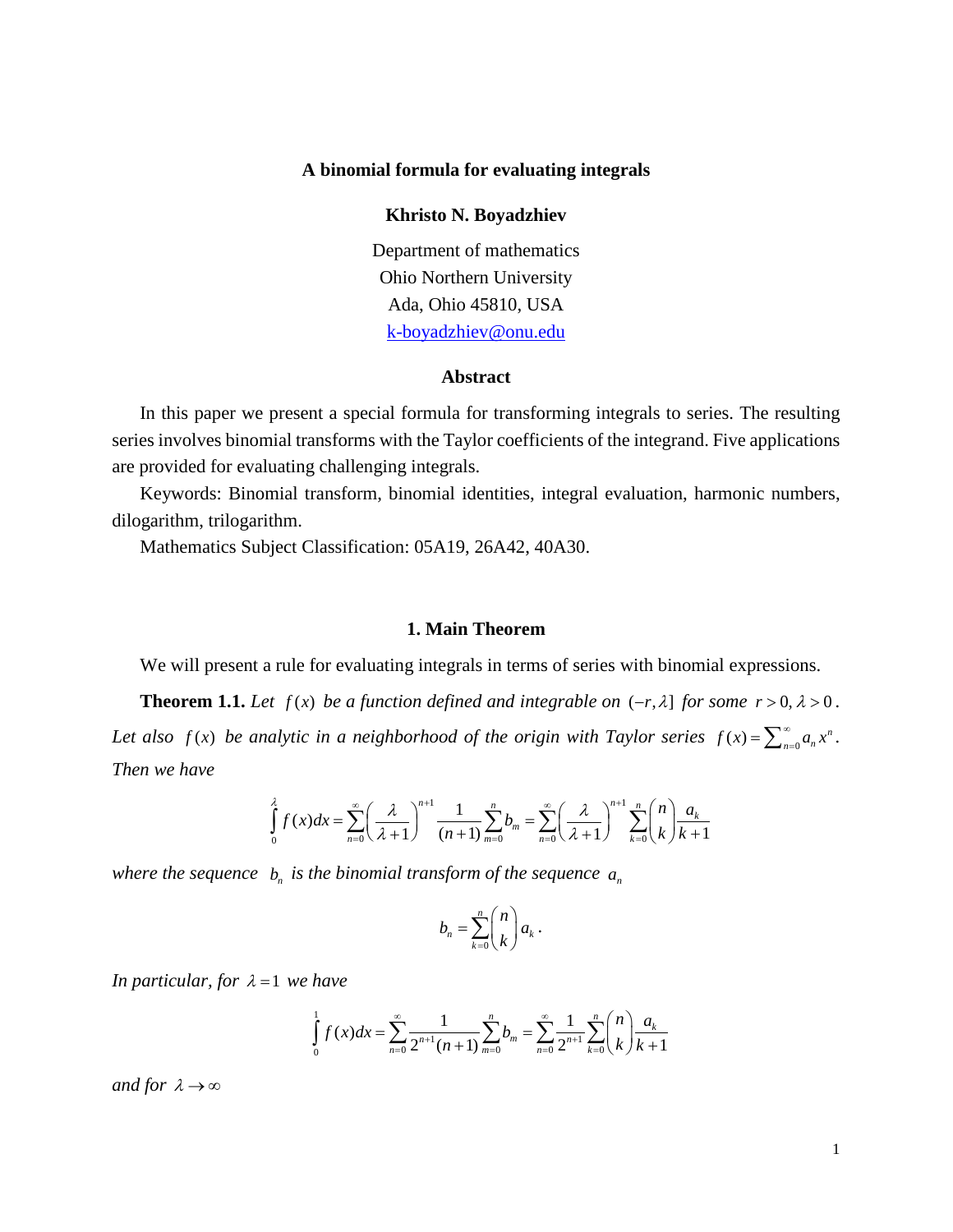$$
\int_{0}^{\infty} f(x)dx = \sum_{n=0}^{\infty} \frac{1}{(n+1)} \sum_{m=0}^{n} b_m = \sum_{n=0}^{\infty} \sum_{k=0}^{n} {n \choose k} \frac{a_k}{k+1}.
$$

**Proof.** With the substitution  $x = \frac{t}{1-t}$ ,  $t = \frac{x}{x+1}$  we get

$$
\int_{0}^{\lambda} f(x)dx = \int_{0}^{\lambda/(\lambda+1)} \frac{1}{(1-t)^2} f\left(\frac{t}{1-t}\right)dt = \int_{0}^{\lambda/(\lambda+1)} \frac{1}{1-t} \left\{\frac{1}{1-t} f\left(\frac{t}{1-t}\right)\right\} dt
$$
\n
$$
= \int_{0}^{\lambda/(\lambda+1)} \frac{1}{1-t} \left\{\sum_{n=0}^{\infty} t^n \sum_{k=0}^{n} \binom{n}{k} a_k \right\} dt = \int_{0}^{\lambda/(\lambda+1)} \frac{1}{1-t} \left\{\sum_{n=0}^{\infty} b_n t^n \right\} dt
$$

by using Euler's series transformation formula

$$
\frac{1}{1-t}f\left(\frac{t}{1-t}\right) = \sum_{n=0}^{\infty} t^n \left\{ \sum_{k=0}^n {n \choose k} a_k \right\} = \sum_{n=0}^{\infty} b_n t^n
$$

where the sequence  ${b_n}$  is the binomial transform of the sequence  ${a_n}$  as described above..

Expanding  $(1 - t)^{-1}$  as geometric series and using Cauchy's rule for multiplication of two power series we write

$$
\int_{0}^{\lambda/(\lambda+1)} \frac{1}{1-t} \left\{ \sum_{n=0}^{\infty} b_n t^n \right\} dt = \int_{0}^{\lambda/(\lambda+1)} \sum_{n=0}^{\infty} \left\{ \sum_{k=0}^{n} b_k \right\} t^n dt = \sum_{n=0}^{\infty} \left( \frac{\lambda}{\lambda+1} \right)^{n+1} \frac{1}{n+1} \sum_{k=0}^{n} b_k
$$

by the property

$$
\sum_{k=0}^{n} {n \choose k} \frac{a_k}{k+1} = \frac{1}{n+1} \sum_{k=0}^{n} b_k
$$

(see [1, p. 61]). The interchange of integration and summation is justifies as we work with power series. This way the first part of the theorem is proved. The proof of the second part repeats the same steps.

Differentiating in the theorem with respect to  $\lambda$  we come to the following result.

**Corollary 1.2.** *Under the conditions of the theorem we have the representation*

$$
f(\lambda) = \frac{1}{(\lambda+1)^2} \sum_{n=0}^{\infty} \left(\frac{\lambda}{\lambda+1}\right)^n \sum_{m=0}^n b_m.
$$

## **2. Applications**

Here we give some applications of our theorem in the form of examples.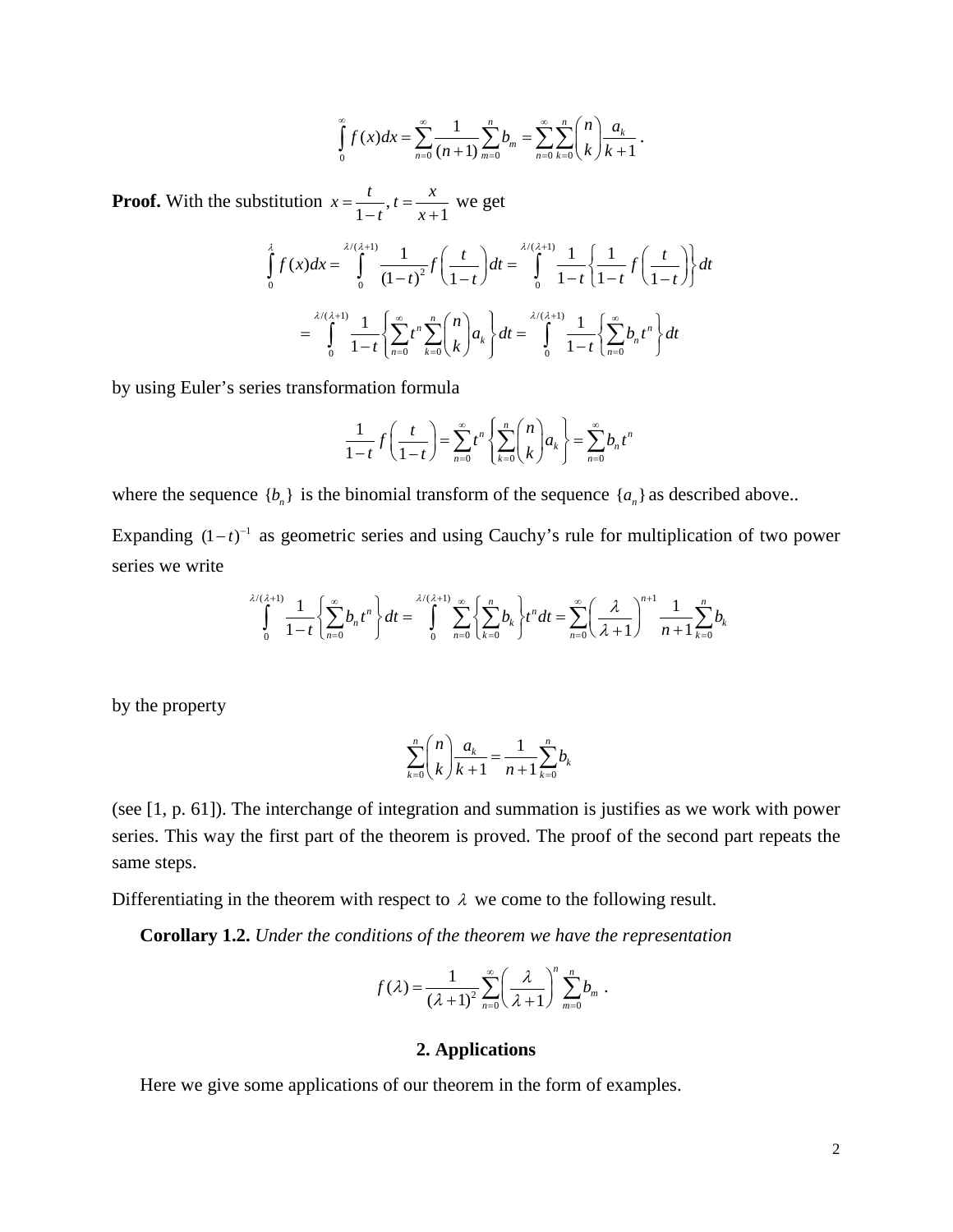**Example 1.** In our first example we will evaluate the integral

$$
\int\limits_{0}^{\infty}\frac{\log(1+t)}{t(1+t)}dt.
$$

We start from the well-known series

$$
\sum_{n=1}^{\infty} H_n t^n = \frac{-\log(1-t)}{1-t}
$$

(Here  $H_n = 1 + \frac{1}{2} + ... + \frac{1}{n}$ ,  $H_0 = 0$  are the harmonic numbers). Replacing *t* by  $-t$  and dividing both sides by *t* we get

$$
\frac{\log(1+t)}{t(1+t)} = \sum_{k=0}^{\infty} (-1)^k H_{k+1} t^k
$$

and we take  $a_k = (-1)^k H_{k+1}$ . Equation (9.32) in [1] says that

$$
\sum_{k=0}^{n} {n \choose k} \frac{a_k}{k+1} = \sum_{k=0}^{n} {n \choose k} \frac{(-1)^k H_{k+1}}{k+1} = \frac{1}{(n+1)^2}.
$$

This way

$$
\int_{0}^{\infty} \frac{\log(1+t)}{t(1+t)} dt = \sum_{n=0}^{\infty} \sum_{k=0}^{n} {n \choose k} \frac{a_k}{k+1} = \sum_{n=0}^{\infty} \frac{1}{(n+1)^2} = \frac{\pi^2}{6}
$$

(see Entry 4.291.12 in [3]).

**Example 2.** Here we will evaluate the difficult integral

$$
\int_{0}^{\infty} \left(\frac{\log(1+t)}{t}\right)^2 dt
$$

The integral can be reduced to the previous one using integration by parts, but we will do it independently for illustrating the method.

We start from the well-known power series [4, (5.5.28)]

$$
\frac{\log^2(1-t)}{2t} = \sum_{n=1}^{\infty} \frac{H_n t^n}{n+1}
$$

where we replace  $t$  by  $-t$  and then divide both sides by  $t$  to write

$$
\frac{\log^2(1+t)}{2t^2} = \sum_{n=1}^{\infty} \frac{(-1)^{n-1} H_n t^{n-1}}{n+1} = \sum_{k=0}^{\infty} \frac{(-1)^k H_{k+1} t^k}{k+2}.
$$

So we take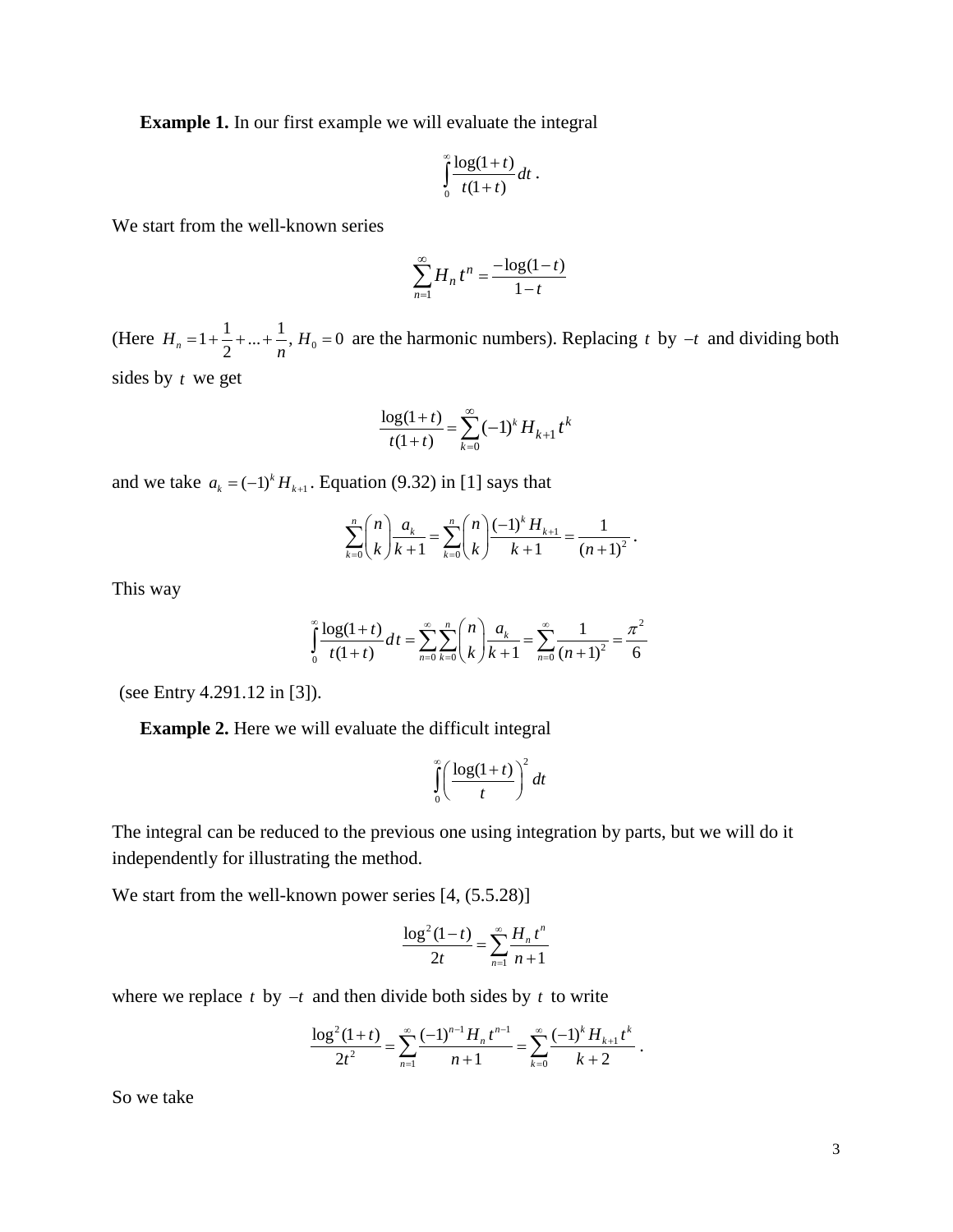$$
a_k = \frac{(-1)^k H_{k+1}}{k+2}, \sum_{k=0}^n {n \choose k} \frac{a_k}{k+1} = \sum_{k=0}^n {n \choose k} \frac{(-1)^k H_{k+1}}{(k+1)(k+2)}.
$$

Now

$$
\sum_{k=0}^{n} {n \choose k} \frac{(-1)^{k} H_{k+1}}{(k+1)(k+2)} = \sum_{k=0}^{n} {n \choose k} \frac{(-1)^{k} H_{k+1}}{k+1} - \sum_{k=0}^{n} {n \choose k} \frac{(-1)^{k} H_{k+1}}{k+2}
$$

$$
= \frac{1}{(n+1)^{2}} - \sum_{k=0}^{n} {n \choose k} \frac{(-1)^{k}}{k+2} \left( H_{k} + \frac{1}{k+1} \right)
$$

(using again [1, (9.32)]). Next, applying property (5.5) from [1]

$$
-\sum_{k=0}^{n} {n \choose k} \frac{(-1)^k}{k+2} \left(H_k + \frac{1}{k+1}\right) = -\sum_{k=0}^{n} {n \choose k} \frac{(-1)^k H_k}{k+2} - \sum_{k=0}^{n} {n \choose k} \frac{(-1)^k}{(k+1)(k+2)}
$$

$$
= \frac{n+H_n}{(n+1)(n+2)} - \frac{1}{n+2} = \frac{H_n - 1}{(n+1)(n+2)}.
$$

It is easy to see that

$$
\sum_{n=0}^{\infty} \frac{H_n - 1}{(n+1)(n+2)} = \sum_{n=0}^{\infty} \frac{H_n}{(n+1)(n+2)} - \sum_{n=0}^{\infty} \frac{1}{(n+1)(n+2)} = 1 - 1 = 0
$$

and we compute

$$
\int_{0}^{\infty} \frac{\log^2(1+t)}{2t^2} dt = \sum_{n=0}^{\infty} \sum_{k=0}^{n} {n \choose k} \frac{a_k}{k+1} = \sum_{n=0}^{\infty} \frac{1}{(n+1)^2} = \frac{\pi^2}{6}.
$$

Finally,

$$
\int_{0}^{\infty} \left(\frac{\log(1+t)}{t}\right)^2 dt = \frac{\pi^2}{3}.
$$

**Example 3.** Using some well-known generating function we evaluate here the integral

$$
\int_{0}^{1} \text{Li}_2\bigg(\frac{t}{1+t}\bigg)dt.
$$

Here  $Li_2(x)$  is the dilogarithm [5]

$$
\text{Li}_2(x) = \sum_{n=1}^{\infty} \frac{x^n}{n^2} \quad (|x| < 1) \, .
$$

We have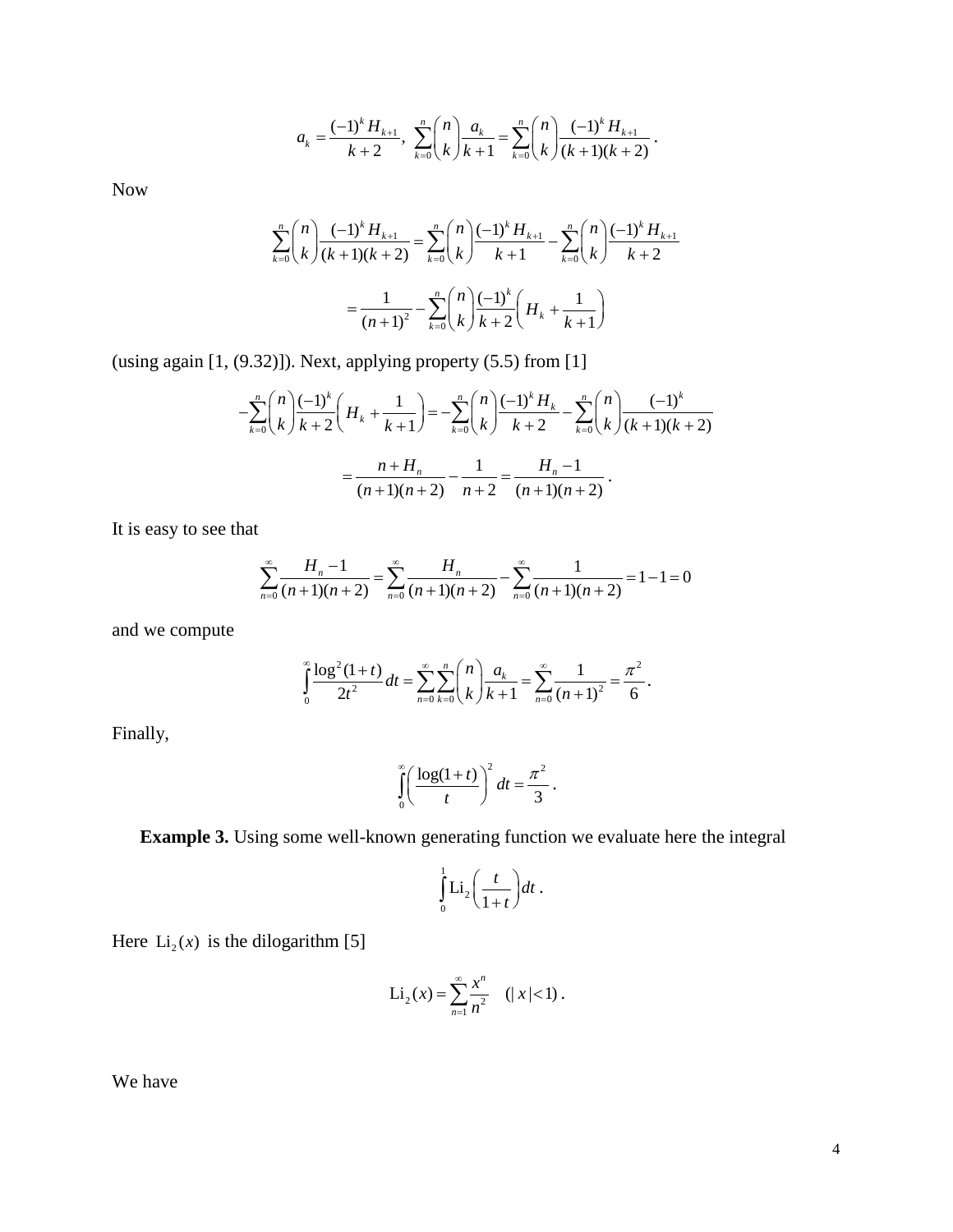$$
\text{Li}_2\left(\frac{t}{1+t}\right) = \sum_{n=1}^{\infty} \frac{(-1)^{n-1} H_n t^n}{n} \quad (|t| < 1)
$$

so that we take

$$
a_n = \frac{(-1)^{n-1}H_n}{n}, \quad \frac{a_k}{k+1} = \frac{(-1)^{k-1}H_k}{k(k+1)} = \frac{(-1)^{k-1}H_k}{k} - \frac{(-1)^{k-1}H_k}{k+1}
$$

and using two binomial transform formulas (9.4a) and (9.32) from [1] we have

$$
\sum_{k=0}^n \binom{n}{k} \frac{a_k}{k+1} = \sum_{k=0}^n \binom{n}{k} \frac{(-1)^{k-1} H_k}{k} - \sum_{k=0}^n \binom{n}{k} \frac{(-1)^{k-1} H_k}{k+1} = H_n^{(2)} - \frac{H_n}{n+1}.
$$

Here

$$
H_n^{(2)} = 1 + \frac{1}{2^2} + \dots + \frac{1}{n^2}, H_0^{(2)} = 0.
$$

This way

$$
\int_{0}^{1} \text{Li}_2\left(\frac{t}{1+t}\right) dt = \sum_{n=0}^{\infty} \frac{H_n^{(2)}}{2^{n+1}} - \sum_{n=0}^{\infty} \frac{H_n}{2^{n+1}(n+1)}.
$$

These two series are easy to evaluate. We have (see p. 292 in [2])

$$
\sum_{n=0}^{\infty} H_n^{(2)} x^n = \frac{\text{Li}_2(x)}{1-x}, \quad \sum_{n=0}^{\infty} \frac{H_n x^n}{n+1} = \frac{\log^2(1-x)}{2x} \quad (|x| < 1)
$$

and we compute with  $x = \frac{1}{2}$ 2  $x =$ 

$$
\int_0^1 \text{Li}_2\left(\frac{t}{1+t}\right) dt = \text{Li}_2\left(\frac{1}{2}\right) - \frac{\log^2(2)}{2} = \frac{\pi^2}{12} - \log^2(2).
$$

At the end of the example we used the well-known formula.

$$
Li_2\left(\frac{1}{2}\right) = \frac{\pi^2}{12} - \frac{\log^2 2}{2}.
$$

**Example 4.** Let *q* be a positive integer. In this example we will evaluate the integral

$$
\int\limits_0^1 \frac{x^q}{(1+x)^{q+1}} dx
$$

by using our theorem.

Let 
$$
a_k = \binom{k}{q} (-1)^k
$$
. Then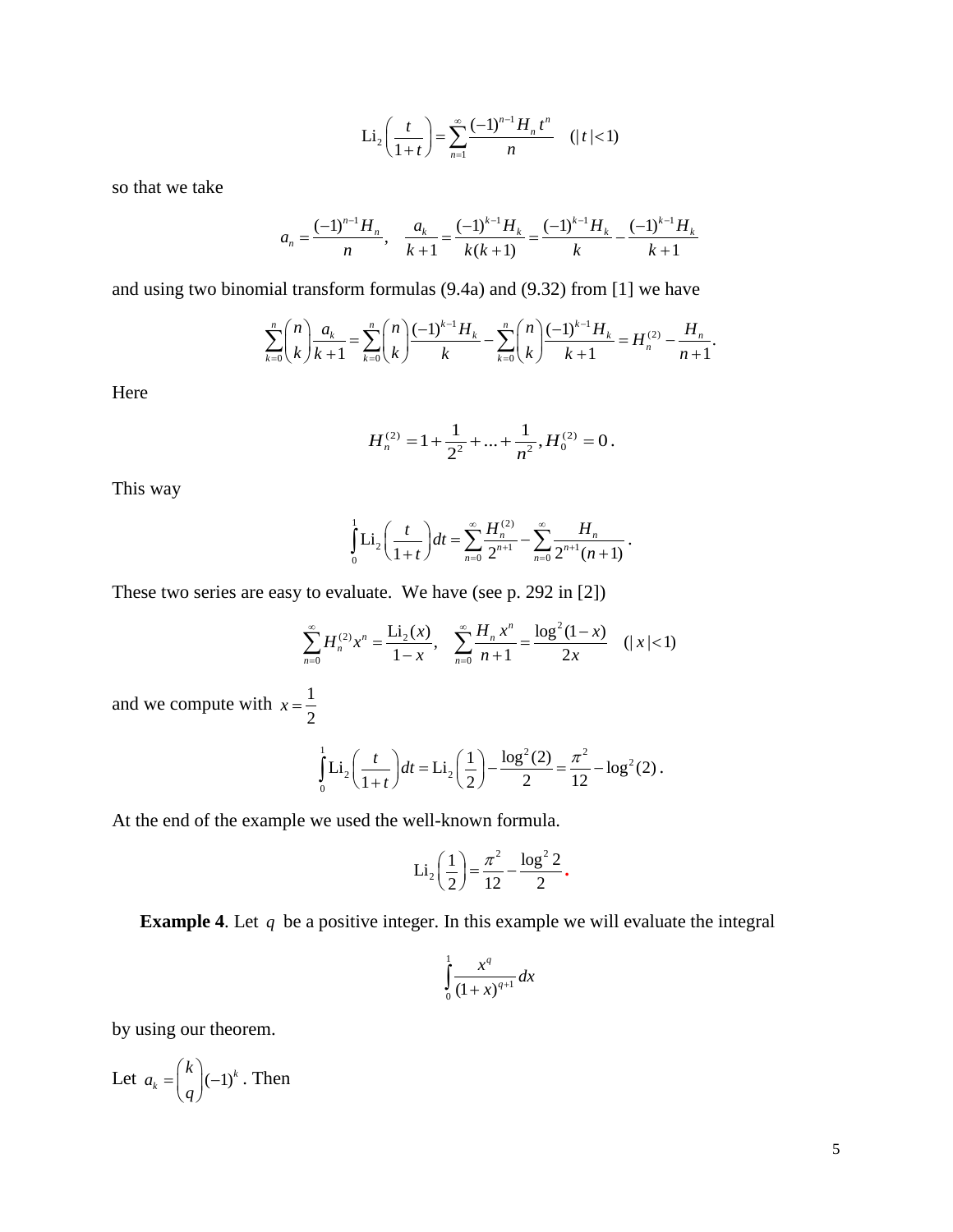$$
f(x) = \sum_{k=0}^{\infty} a_k x^k = \sum_{k=0}^{\infty} {k \choose q} (-1)^k x^k = \sum_{k=q}^{\infty} {k \choose q} (-x)^k = \frac{(-x)^q}{(1+x)^{q+1}} = \frac{(-1)^q x^q}{(1+x)^{q+1}}.
$$

$$
\int_{0}^{1} f(x) dx = (-1)^q \int_{0}^{1} \frac{x^q}{(1+x)^{q+1}} dx = \sum_{n=0}^{\infty} \frac{1}{2^{n+1}} \sum_{k=0}^{n} {n \choose k} \frac{a_k}{k+1}
$$

$$
= \sum_{n=0}^{\infty} \frac{1}{2^{n+1}} \sum_{k=0}^{n} {n \choose k} {k \choose q} \frac{(-1)^k}{k+1} = (-1)^q \sum_{n=q}^{\infty} \frac{1}{2^{n+1}(n+1)}
$$

*vvv*

because ([1, equation 10.28]])

$$
\sum_{k=0}^{n} {n \choose k} {k \choose q} \frac{(-1)^k}{k+1} = \frac{(-1)^q}{n+1}.
$$

This way

$$
\int_{0}^{1} \frac{x^{q}}{(1+x)^{q+1}} dx = \sum_{n=0}^{\infty} \frac{1}{2^{n+1}(n+1)} - \sum_{n=0}^{q-1} \frac{1}{2^{n+1}(n+1)} = \log 2 - \sum_{n=1}^{q} \frac{1}{2^{n}n}.
$$

Compare to Entry 3.194.8 in [3].

**Example 5.** In this example we will evaluate the challenging integral

$$
\int\limits_{0}^{1}\frac{\log^{2}(1+x)}{2x}dx.
$$

We have the expansion [4,  $(5.5.2)$ ]

$$
\frac{\log^2(1+t)}{2t} = \sum_{k=0}^{\infty} \frac{(-1)^{k-1} H_k t^k}{k+1} \quad (|t| < 1)
$$

and here

$$
a_k = \frac{(-1)^{k-1}H_k}{k+1}, \quad \sum_{k=0}^n \binom{n}{k} \frac{(-1)^{k-1}H_k}{k+1} = \frac{H_n}{n+1}
$$

 $([1, (9.32)])$ . Also, according to the property  $[1, (5.7)]$ 

$$
\sum_{k=0}^{n} {n \choose k} \frac{a_k}{k+1} = \frac{1}{n+1} \sum_{k=0}^{n} \frac{H_k}{k+1}.
$$

Therefore,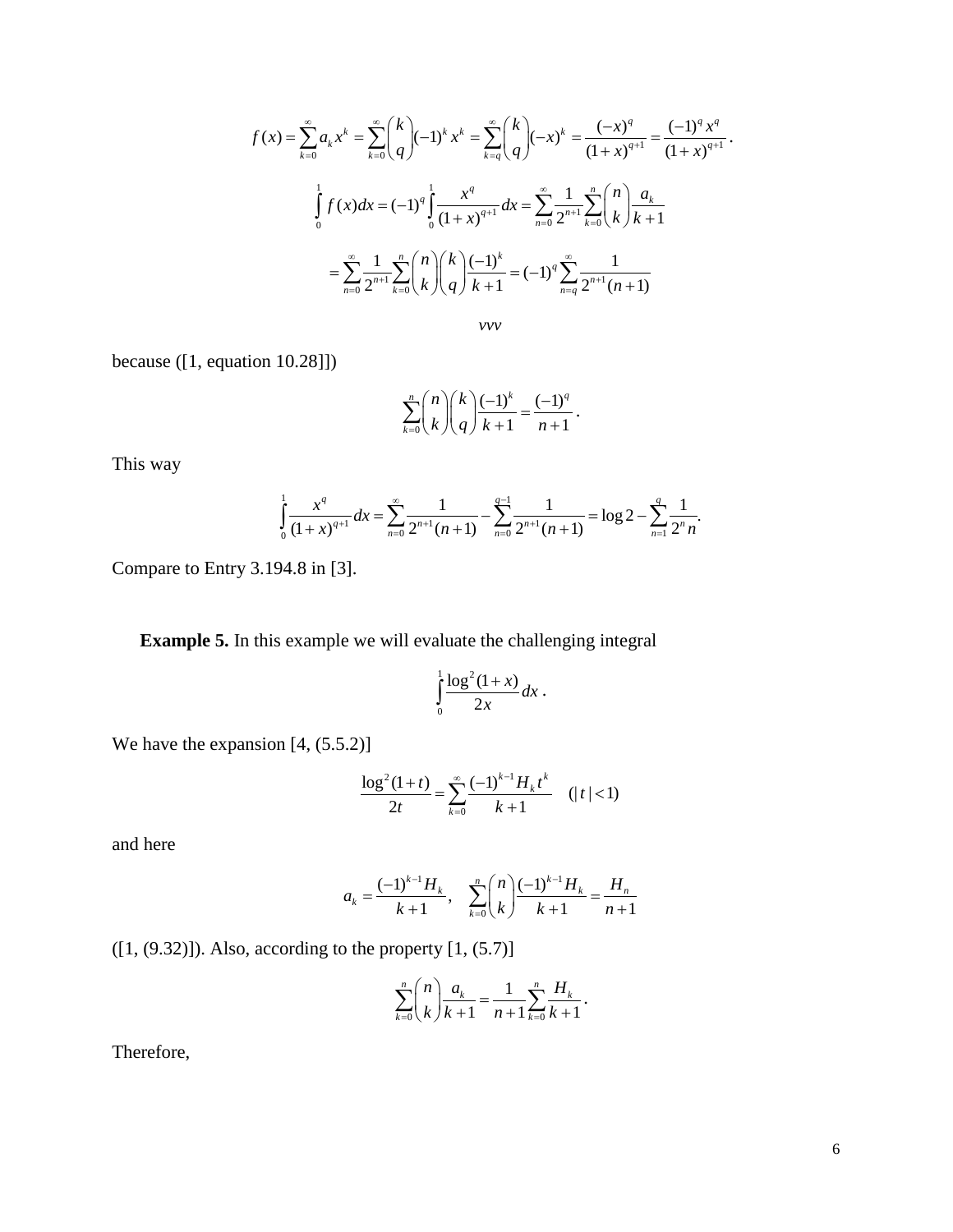$$
\int_{0}^{1} \frac{\log^{2}(1+x)}{2x} dx = \sum_{n=0}^{\infty} \frac{1}{2^{n+1}(n+1)} \sum_{k=0}^{n} \frac{H_{k}}{k+1}.
$$

A simple computation shows that

$$
\sum_{k=0}^{n} \frac{H_k}{k+1} = \frac{1}{2} \left( H_n^2 - H_n^{(2)} \right) + \frac{H_n}{n+1}
$$

(an identity interesting by itself). From this

$$
\int_0^1 \frac{\log^2(1+x)}{2x} dx = \frac{1}{2} \sum_{n=0}^\infty \frac{H_n^2 - H_n^{(2)}}{2^{n+1}(n+1)} + \sum_{n=0}^\infty \frac{H_n}{2^{n+1}(n+1)^2}.
$$

These two sums can be evaluated easily by using the generating functions

$$
\sum_{n=0}^{\infty} \frac{(H_n^2 - H_n^{(2)})t^{n+1}}{n+1} = -\frac{1}{3}\log^3(1-t)
$$

$$
\sum_{n=0}^{\infty} \frac{H_n t^{n+1}}{(n+1)^2} = \frac{1}{2}\log(t)\log^2(1-t) + \log(1-t)\operatorname{Li}_2(1-t) - \operatorname{Li}_3(1-t) + \zeta(3)
$$

(see [5, p. 303]). Here

$$
\text{Li}_3(x) = \sum_{n=1}^{\infty} \frac{x^n}{n^3} \quad (|x| < 1)
$$

is the trilogarithm [5]. Setting here  $t = \frac{1}{2}$ 2  $t = \frac{1}{2}$  and using the values

$$
Li_2\left(\frac{1}{2}\right) = \frac{\pi^2}{12} - \frac{\log^2 2}{2}, Li_3\left(\frac{1}{2}\right) = \frac{7}{8}\zeta(3) - \frac{\pi^2}{12}\log(2) + \frac{1}{6}\log^2(2)
$$

we come to the evaluation

$$
\int_{0}^{1} \frac{\log^{2}(1+x)}{2x} dx = \frac{1}{8}\zeta(3).
$$

# **References**

- [1] Khristo N. Boyadzhiev, *Notes on the Binomial Transform,* World Scientific, 2018.
- [2] Khristo N. Boyadzhiev, *Special Techniques for Solving Integrals,* World Scientific, 2022.
- [3] Izrail S. Gradshteyn and Iosif M. Ryzhik, *Tables of Integrals, Series, and*